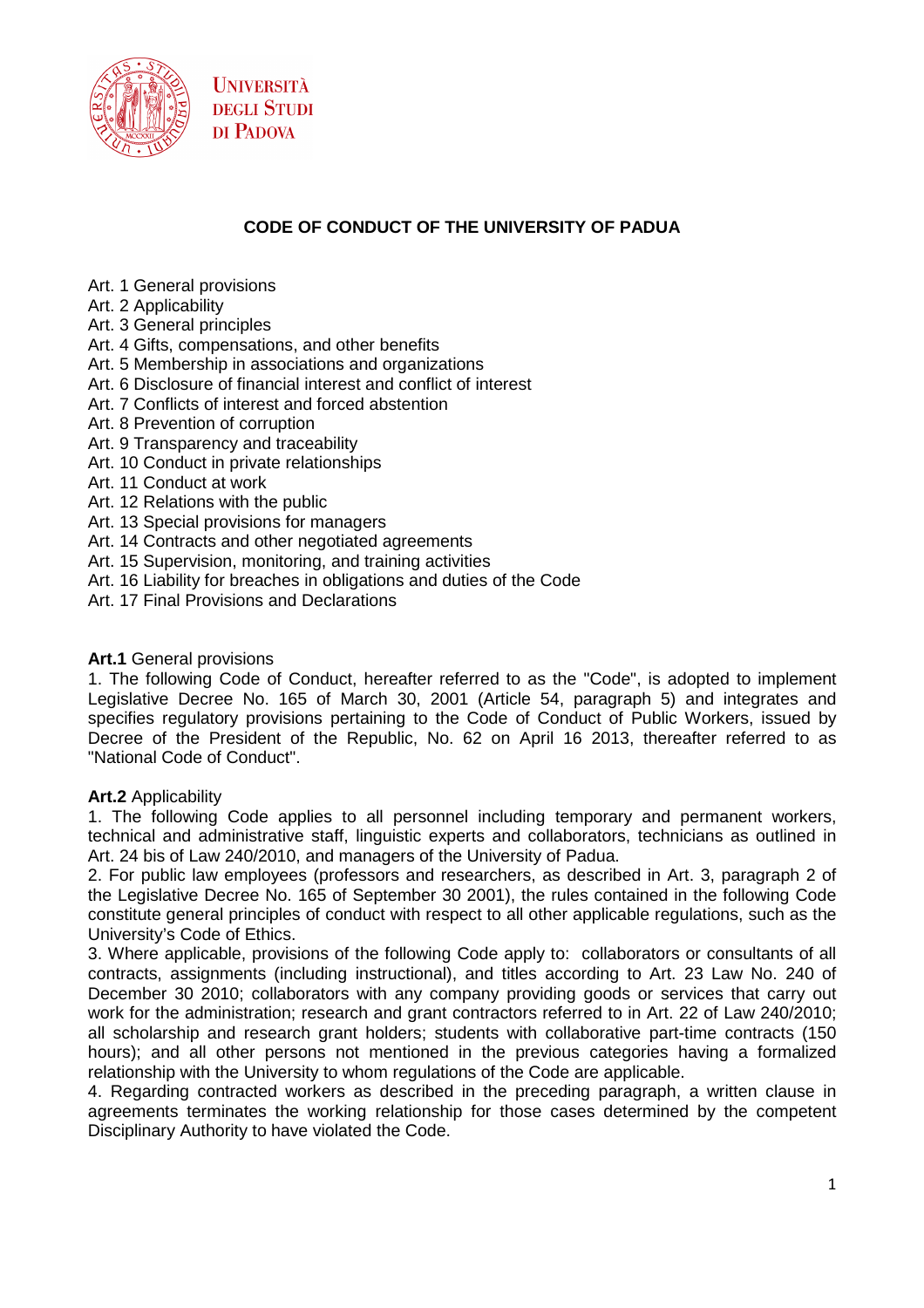

5. The use in the present Code of the masculine gender in referring to subjects, assignments and juridical states, refers to both genders and is strictly intended to simplify the text.

### **Art. 3** General principles

1. The employee abides by the Constitution, serves the Nation with discipline and honour, conducts administrative work in accordance with the principles of good or just conduct, executes his duties according to the law and with respect to the public interest, without abuse of position or power of which he is entitled. He is informed of and observes the principles of the legal system.

2. The employee observes the principles of integrity, fairness, good faith, balance, objectiveness, transparency, equity, and reasonableness, and acts with independence and impartiality, avoiding conflict of interest.

3. The employee, as a member of the university community, acts to further the institution's strategic goals and strategies according to the prescribed degree of responsibility and assigned duties.

4. The employee will not use information gained from work for private use, avoids situations or behaviours that could hinder the fulfillment of his duties or harm the interests or image of the University. "Private interests" are defined by the Code to include all aims other than those of the institution or those pertaining to the relationship with the university.

5. The employee carries out his assigned duties and administrative tasks observing economic principles of efficiency and effectiveness. The management and administration of public resources must include cost containment measures without compromising quality.

6. The employee must deliver administrative services equally to all recipients, not causing harm through wrongful actions or prejudice including discrimination based on sex, nationality (or part thereof), ethnic origin, physical features, language, religion or beliefs, personal or political convictions, disability, social or health status, age, sexual orientation, or other personal factors.

7. When interacting with other public administrations, employees should be responsive and cooperative in sharing information and data in a variety of formats including electronic, according to law.

#### **Art. 4** Gifts, compensations and other benefits

1. The employee must not solicit gifts or other benefits for himself or on behalf of others.

2. The employee cannot accept for himself or on behalf of others gifts or other benefits except occasionally and of modest value exchanged as a conventional courtesy, or in institutional relations and according to international customs. In carrying out their duties or acting on behalf of other University personnel, employees must not ask for gifts or other benefits for themselves or others (even of modest value) from any individual who might derive benefit in exchange.

3. The employee cannot accept for himself or others, either directly or indirectly, gifts or other benefits (except those of modest value) from subordinates or superiors. With the exception of customary gifts of modest value, the employee must neither directly nor indirectly offer gifts or other benefits to a subordinate or superior.

4. For the purposes of this policy, gifts or other benefits of modest value are those generally valued at less than 150 euro ("discounted" included). The employee cannot receive, neither for himself nor for others, any cash gift or other cash equivalency (coupons, pre-paid cards, phone cards etc.). Over the course of a year, an employee cannot receive two or more gifts or other benefits with a combined value above 150 euro.

5. If an employee receives gifts or other benefits beyond those allowable by this Code, he must notify the University administrator responsible for the prevention of corruption. This must be done immediately and in writing.

6. If gifts or other benefits are received that are unacceptable according to these terms, and when returning them is not possible, they must be consigned to the University within three days of receipt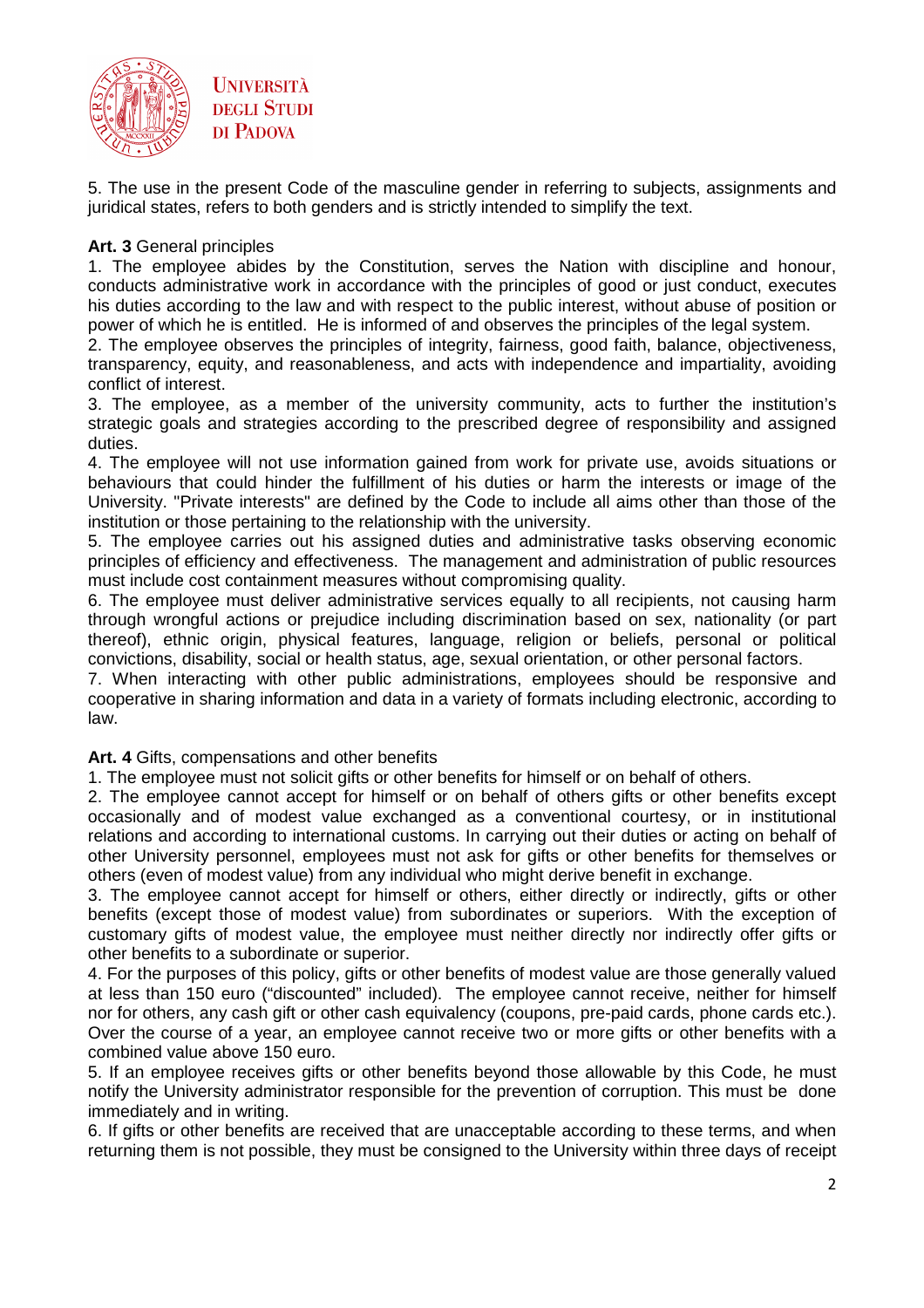

and no later. The Administration will either make them available to the University or follow procedures concerning the alienation of such movable goods.

7. The employee cannot participate in collaborative projects with private individuals who, during their previous two years of employment with the University, made decisions or carried out actions of significant economic interest in the office he holds. This is defined by the following:

-"collaborative assignments" refers to various jobs and titles (for example, consultant, specialist, mediator, reviewer, attorney, etc.);

-"private individual" refers to all private companies including non-profit ones but excluding those private companies listed as "public" in the Consolidated Economic Accounting Report (per Art. 1, paragraph 3, of Law No. 196 of December 31 2009), companies mainly providing public

administration services, or legal entities created within technological transfer activity.

8. The university administrator responsible for the Office of the Prevention of Corruption will oversee the enforcement of this policy.

#### **Art. 5** Membership in associations and organizations

1. In compliance with current legislation as to the right to association, an employee must immediately notify his supervisor of any membership or association with organizations whose areas of interests may conflict with those of his employment, including those considered confidential. (This does not apply to memberships of political parties or trade unions, or those associations or organizations of a political or collective bargaining nature.) The written notification must be provided within 15 days, and contain essential information about the association and details regarding any potential conflicts. Facts to be included:

- a) date of hiring or job assignment;
- b) date of employment commencement;
- c) date of membership and/or awareness of any potential interference with work activities;
- d) in the case of a transfer or new assignment, the date of any knowledge of a potential conflict;
- e) within 60 days from the adoption of this Code.

2. The public employee cannot pressure co-workers to join associations or organizations with promises or threats to career advancement.

#### **Art. 6** Disclosure of financial interest and conflict of interest

1. Upon assumption and within 15 working days, the employee must notify the head of his department of all paid collaborations with private entities, both direct and indirect, specifying:

a) if he himself, any second-degree relative, a spouse or partner, continue to maintain a financial relationship with the named entity;

b) if any relationship took place or continues to take place with individuals who have an interest in the functions or activities of the department, only in regards to assigned duties.

2. Modes of communication are described in the previous article. For a definition of private subjects (or entities), please see Art. 4, paragraph 7.

3. In cases concerning a potential conflict of interest in conducting work and personal affairs (including those involving a spouse, partner, or second-degree relative), the employee should not undertake the fulfillment of work duties. Conflicts of interest can vary in nature and be nonfinancial as well as those deriving from political or union pressures, and those of superiors.

4. The policy on conflicts of interest are described in Article 7.

#### **Art. 7** Conflicts of interest and forced abstention

1. The employee must notify his supervisor if there is any doubt about a potential conflict of interest, however slight, in executing his job responsibilities as specified in Art. 6.

2. The notification must be prompt and in written form, before completing an act, and must include all necessary information to assess the importance of the conflict.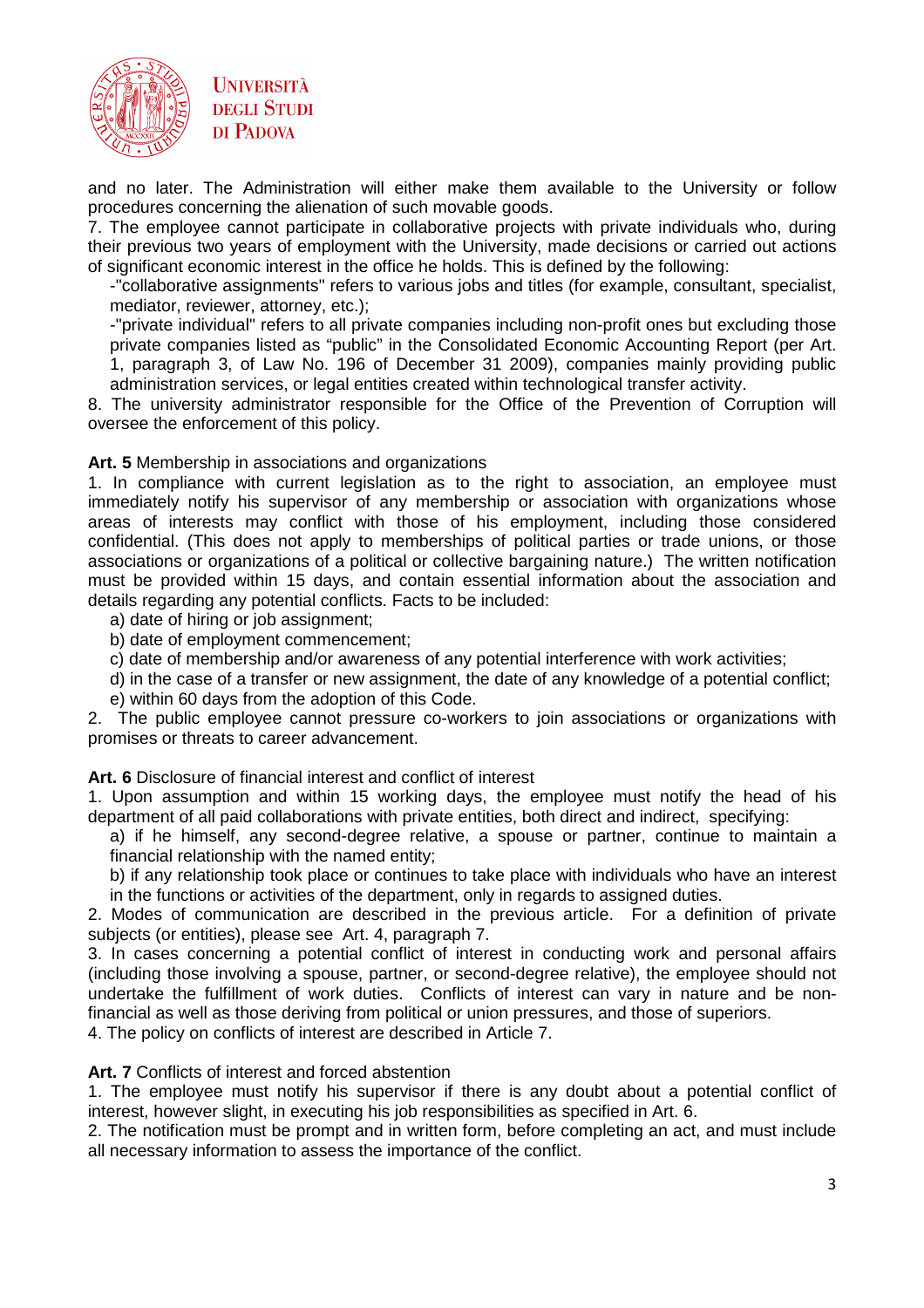



3. Once the information is received and evaluated by the employee's supervisor, a determination will be made on the relative importance of any potential conflict of interest and the need for written notification to the employee of cessation of work.

4. If a conflict involves management, a decision will be made by the General Manager. In the case of a co-worker, a decision will be made by the Rector and General Director of Administration, or by the Department Manager, as stipulated in the Code of Ethics (Art. 2 paragraphs 2 and 3, respectively). Should the conflict concern the General Director, the matter will be referred to the Rector.

#### **Art. 8** Prevention of corruption

1. According to Art. 8 of the National Code of Conduct, an employee is expected to respect all anticorruption regulations and stipulated measures.

2. Employees have an obligation to report any knowledge of illegal administrative activities to judicial authorities by providing all necessary information and where possible pertinent documentation. In order to protect privacy, the employee should directly notify the administrator of the Office of Prevention of Corruption.

3. Having assessed the essential information, the administrator of prevention of corruption will take the following steps:

a) if the notification is considered worthy of further investigation, within five days he will refer the case to the appropriate disciplinary authority and will undertake necessary measures to protect the employee who made the notification.

b) if the case does not warrant further investigation, the employee will be informed.

#### **Art. 9** Transparency and traceability

1. Employees must follow state laws and guidelines for transparency of public administration such as information and data processing and posting on the University's website.

2. Employees are to be aware of and observe policies concerning the University's Three-Year Program of Transparency and Integrity.

3. All Heads of decentralized structures of the University are Officials in charge of Transparency and are partially active in following the procedure and guaranteeing the prompt and true publication of data, reassuring quality, integrity, constant updating, completeness, homogeneity, and easy accessibility to the information as stated in Art. 6 of the legislative ruling No. 33. of March 14 2014.

4. The Official in Charge of Transparency works in strict contact with the Head of Transparency of the University with the objective of coordinating his work with the overall design according to the Three year Plan of Transparency and Integrity.

5. The employee is careful to avoid harming the University's image while carrying out administrative tasks and managing information content for transparency purposes.

6. In carrying out administrative actions utilizing University computer databases to retrieve, update and share information, the employee must use internal data processing procedures and protocols.

#### **Art. 10** Conduct in private relationships

1. In private interactions with public officials at work, the employee shall not inappropriately use his University position to gain unentitled benefits. Accordingly, use of the University's name, label or logo are strictly limited to work-related activities.

### **Art. 11** Conduct at work

1. Provided justification notwithstanding, the employee is solely responsible for conducting his assigned work in a timely manner and according to established procedures so as not to encumber other workers with his responsibilities.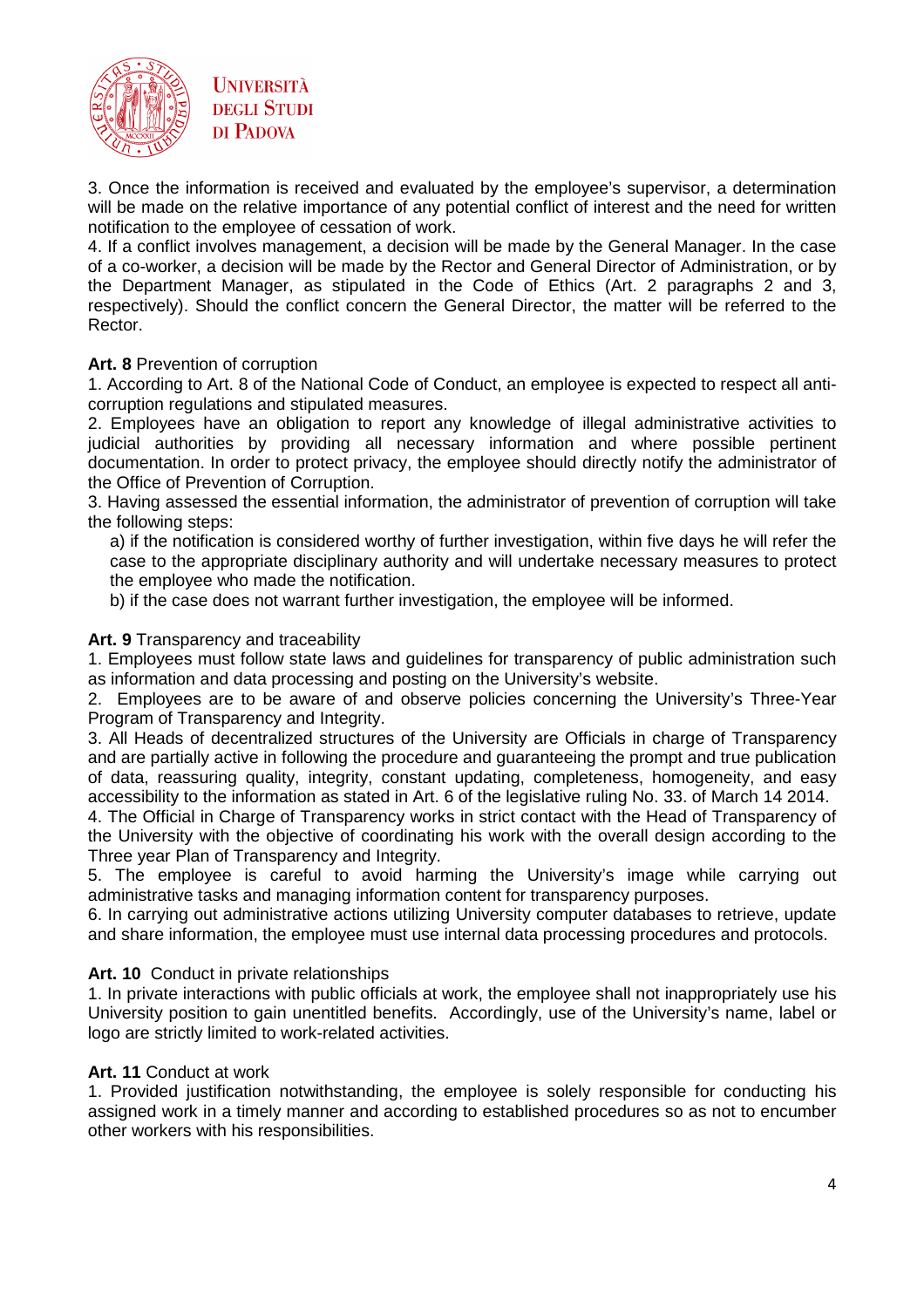

2. In justifying work absences, the employee must follow approved policies and procedures in accordance with applicable laws, regulations and collective agreements.

3. The employee must practice care, diligence and appropriate use of the University's physical assets such as spaces, furnishings, materials, structures and equipment (including computers and telephones). Except on official business, it is prohibited to transport third-parties in a Universityowned vehicle.

4. The employee who represents the University in judicial and extra-judicial controversies, also by delegation through the Legal Council of State, must respect the norms in reference.

5. The employee who uses instrumentation, machines and other equipment, and is trained in doing so, is required to abide by the specific rules, the instructions for usage and use every precautionary measure to avoid risks for his own health, as that of others (Lgs. d. 81/2008).

6. In the course of conducting regular business, an employee assumes the legal obligation for the care and protection of any goods received from the University or other institutions with whom the University has a contractual relationship.

7. The employee should diligently apply IT protocols such as password protections to safeguard the University's computer networks.

### **Art. 12** Relations with the public

1. Unless otherwise instructed, in dealing with the public an employee must always be identifiable by wearing a name tag (a badge) or other form of identification provided by the University. For the general safety of the work environment, the employee should strive to perform duties with a spirit of public service, appropriateness, courtesy, and availability. Communications such as correspondence and emails, or by telephone, should be as timely, responsive, and as accurate as possible. If an employee is not competent or able to satisfy a person's request because it is not of his competence either by duty or matter, he will refer the case to another official or office within the same administration. The employee must carry out all work cases in a chronological order, unless differently conditioned by work situations or a change in priorities assigned by the administration.

2. Except for the right to express opinions or pass on information for trade unions, the employee will refrain from making public and offensive statements against the University.

3. Only authorized individuals can make public declarations on behalf of the University.

4 Employees should be as clear and comprehensive as possible in responding to inquiries; if an inquiry is made by internet, the employee should answer through the same channel and use an appropriate response including standards of timeliness and efficiency. The identity of the sender of the response must be made clear. Unless otherwise justifiable, responses should be prompt except for those related to University administrative proceedings.

5. In executing work activities, the employee should respect time as defined in the set of rules concerning administrative procedures and quality standards.

6. The employee should not make commitments or advance information on the outcome of his or others' decisions or actions pertaining to his office, other than in cases where this is allowed. He must provide publicly available information and updates on administrative matters, pending or resolved. Inquiries can also be referred to the Public Relations Office. In compliance with regulations on the public accessibility of documentation, the employee should make available copies or relevant excerpts.

7. The employee is subject to professional secrecy regarding the confidentiality of personal data. If asked verbally to provide any information, acts, and documents that are deemed confidential or otherwise legally "protected," a refusal with proper justification can be made to the claimant. Inquiries should be referred to the appropriate office if they cannot be fulfilled.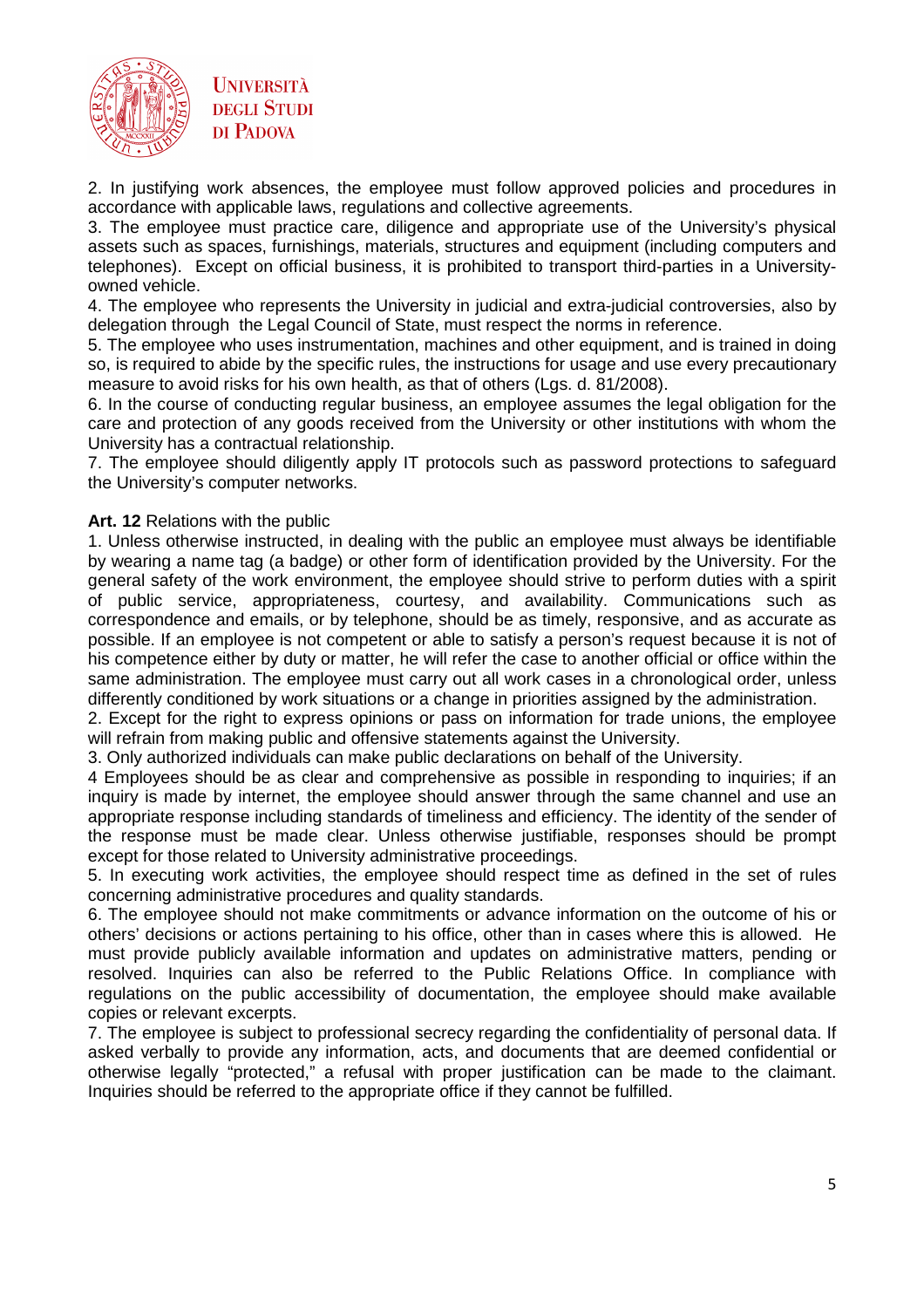



**Art. 13** Special provisions for managers

1. Without prejudice to the application of the other provisions of this Code, the provisions of this article apply to managers, including those holding offices under Article 19, paragraph 6, of Legislative Decree No. 165, September 30 2001.

2. Managers should diligently and professionally carry out their responsibilities.

3. Furthermore, the manager is responsible for ensuring equity in the workplace and in the distribution of workloads. He should ensure periodic meetings are held to improve internal communications and organizational efficiency. He should monitor and correct imbalances in workloads that can accrue over time.

4. Before assuming work, the manager should inform the University of shareholdings or other financial interests that may present a conflict of interest in carrying out public duties.

He must declare if he has any relatives (including second degree), a spouse or partner who, as a result of political, professional or economic activities, has frequent contact or is otherwise involved in the affairs of the manager's office.

Managers must also provide the University with information on their own financial situation and copies of their personal annual tax filings.

5. The manager must act in a fair and transparent manner and be exemplary and impartial in his relationships with colleagues, collaborators, and with all recipients of administration services. He should ensure that his office's resources are used strictly for institutional purposes and not, under any circumstance, for personal use.

6. The manager is responsible for fostering a healthy workplace under his direction. He does this through promoting: a diverse and inclusive staff (for example in gender, age, ethnicity and social status); courteous and respectful interactions among staff; and initiatives furthering staff trainings relevant to their ability to successfully perform their work.

7. The manager assigns tasks on the basis that the workload is fairly distributed and takes into consideration individual talents, capabilities and professional attitude. He may assign additional duties based on individual merits, and possibly by rotation.

8. The manager must carry out timely staff evaluations with impartiality and apply accepted standards to assess performance.

9. The manager should promptly take necessary measures when aware of an offense or wrongdoing. If he is the competent authority he must initiate and implement any disciplinary action; otherwise, he is to promptly communicate the supposed offense to the Office for Disciplinary Action and, when requested to, provide relevant evidence or reports to judicial authorities or the Court of Auditors. In cases where a manager receives a report of an abuse from a staff member, he must take every precautionary legal measure to ensure that the reporting staff member is protected, and that his identity is not unduly revealed in the disciplinary action pursuant of Art. 54-bis of Legislative Decree No. 165, 2001 and Art. 8 of this Code.

10. The manager should endeavor to prevent the spread of untrue information about the University, its activities and employees. Rather, in an effort to strengthen a sense of confidence in the University, he should impart positive information and examples of good practices.

#### Art. 14 Contracts and other negotiated agreements

1. In negotiating and executing contracts on behalf of the University, the employee is prohibited from using a third-party and offering any benefit to that party derived from their role in facilitating the agreement. The present paragraph does not apply to cases where the University has chosen to use professional mediators.

2. Acting on behalf of the University, the employee should not enter into procurement contracts for supplies, services, financing and insurance with companies with whom he has had a contractual relationship for personal purposes or derived benefits during the previous two years, with the exception of those listed in Article 1342 of the Italian Civil Code. If the University employee does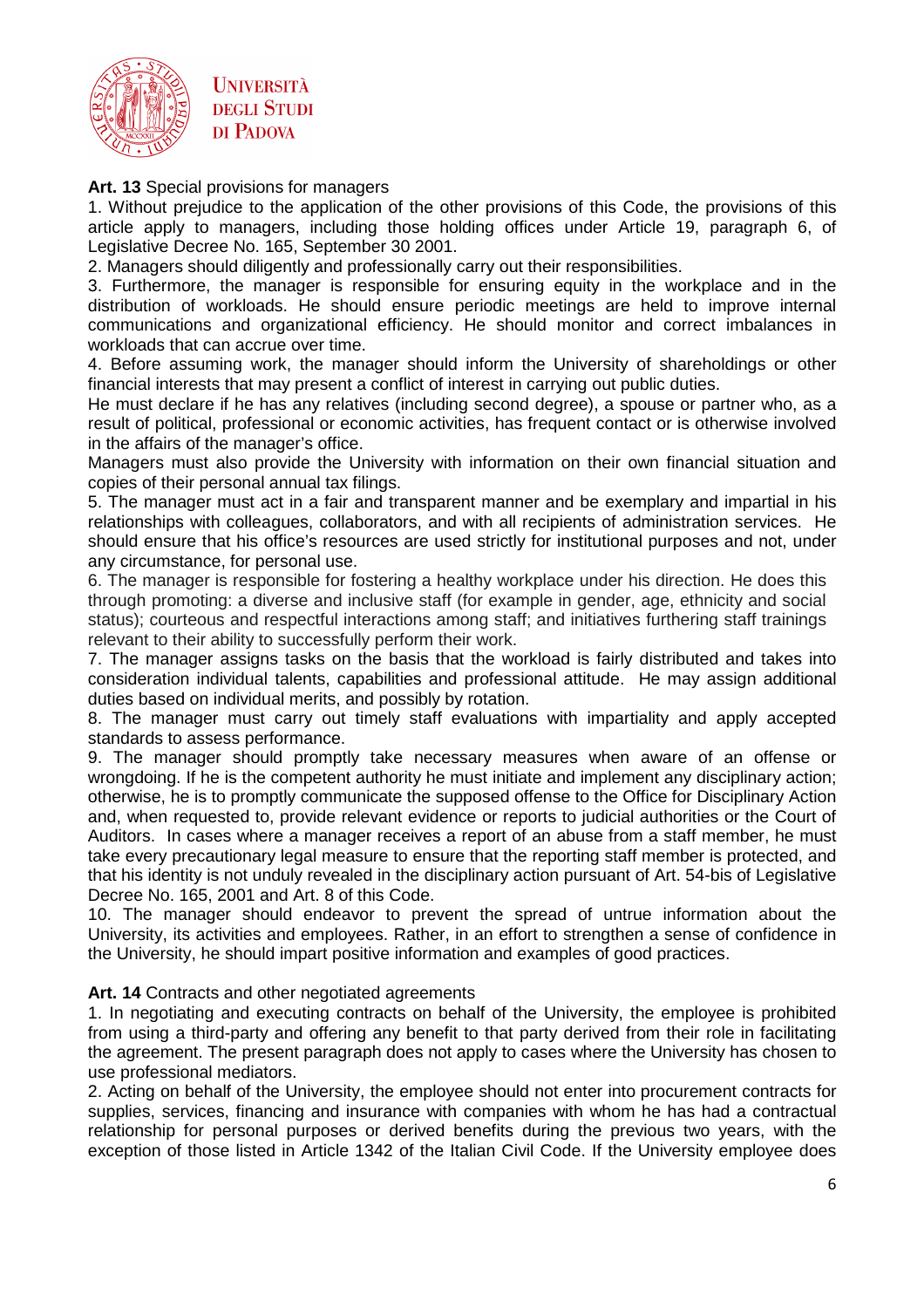



enter into procurement agreements for supplies, services, financing or insurance with companies with which he has held private purpose contracts or has received benefits over the previous two years, the employee should abstain from making any decisions in executing the contract, and a document stating such should be included in office files.

3. With the exception of contracts concluded under Article 1342 of the Italian Civil Code, the employee who has stipulated that over the previous two years he has engaged, on a personal level, in the negotiations of procurement contracts for supplies, services, financing or insurance with individuals or legal entities acting on behalf of the University, must disclose this in writing to the head of management.

4. If a manager finds himself in situations as described in paragraphs 2 and 3, he must communicate this in written form to the General Director.

5. An employee must immediately notify his superior in writing of any verbal or written complaints about his work or that of his colleagues from individuals or legal entities involved in a University contractual relationship.

#### **Art. 15** Supervision, monitoring, and training activities

1. According to Article 54, paragraph 6, of Legisative Decree No. 165, March 30 2001, the supervision and monitoring of the application of the Code shall be ensured by the management of each Area, the Internal Control Structure Department, and the Office for Disciplinary Action.

2. Activities carried out according to this policy should comply with the implementation plan from the Three-Year Plan for the Prevention of Corruption according to article 1, paragraph 2 of Act No. 190, November 6 2012. In addition to the discipinary functions provided for in Article 55-bis of Legisative Decree No. 165, 2001, the Office for Disciplinary Action shall: update the Code of Conduct for the University; examine reports of proven and sanctioned breaches of the codes of conduct; collect verified and sanctioned cases of illicit conduct and ensure identity protection for those who provided facts relevant in disciplinary actions, as referred to in Article 54-bis of Legislative Decree No. 165, 2001 and Art. 8 of this Code.

The person delegated to Corruption Prevention is responsible for: publicizing the codes of conduct throughout the University; conducting and posting on the University website an annual monitoring report of its application according to Article 54, paragraph 7, of Legislative Decree No. 165, 2001; and communicating the results from monitoring to the National Anticorruption Authority pursuant to Article 1, paragraph 2, of Act No. 190, November 6 2012. As to carrying out the measures described in this policy, the Office of Disciplinary Procedures works with the Head of Prevention as referred in Article 1, paragraph 7, of Act No. 190, of 2012.

3. As to the initiation of disciplinary procedures upon a violation of the Code of Conduct, the University may ask the National Authority of Anticorruption for a voluntary opinion as established by Article 1, paragraph 2, letter d), of Act No. 190 of 2012.

4. The Head of Prevention of Corruption may suggest the dissemination of additional information or newsletters, the organization of seminars to update workers , as all other useful initiatives.

5. In order to prevent, contrast a hypothesis of corruption, meet the void caused by the abstention of an employee in a conflict of interest, guarantee the respect of principles of efficacy and efficiency of administrative action, the University may initiative measures of collaboration with other Administrations.

6. Training activities on transparency and integrity will be offered to the personnel of public administrations, to ensure full knowledge of the content of the Code of Conduct, and as a systematic and annual update on applicable measures and provisions.

7. For cases of conduct contrary to the Code, personnel in the area of public law (defined by Art. 3, paragraph 2, Act No. 165, September 30 2001, professors and researchers), refer to the provisions in Art. 17, paragraph 3.